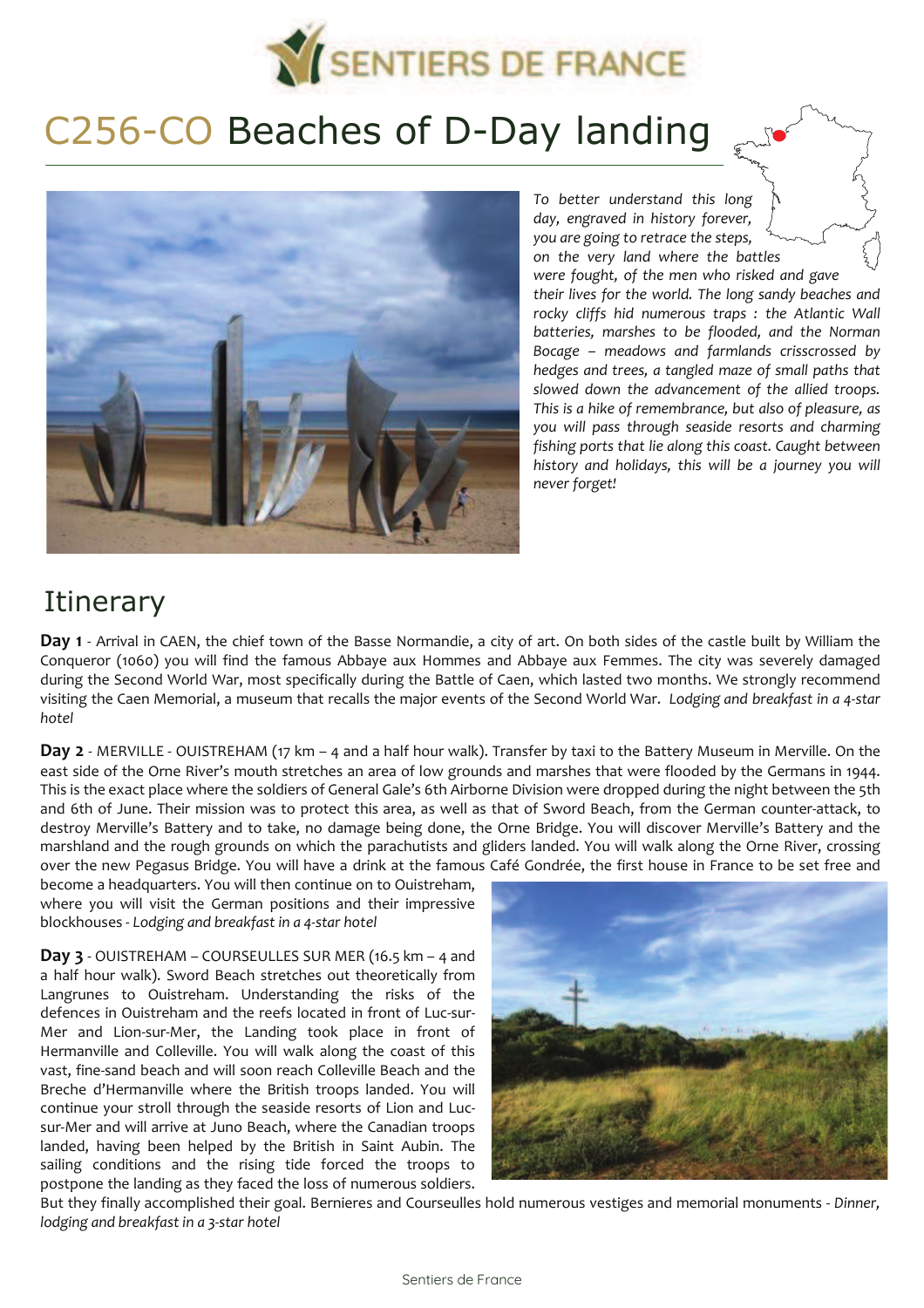

**Day 4** - COURSEULLES – ARROMANCHES (15 km). Leaving Courseulles, you will walk along the Graye dunes where such statesmen as Churchill and De Gaulle arrived in support of the troops. Next you will step into the Gold Beach Sector, attributed to the 30th British Corp, settled between cliffs to the west and marshes at the east. Between Ver-sur-Mer and Asnelles, 25 000 soldiers landed. They faced strong resistance in Asnelles, but finally took position on the cliffs and liberated Bayeux. Arromanches and Vi rville were chosen as the construction sites of two artificial harbors which were to be used to provision the troops. The Vierville harbor was destroyed by a storm only a couple of days after its completion - *Lodging and breakfast in a 3-star hotel* 

**Day 5** - ARROMANCHES – PORT EN BESSIN (14

km - 3.45 hour walk). You will climb up to the top of the cliffs on the east side of Arromanches to discover the vestiges of the Winston harbor. This artificial harbor made it possible for the Allied Nations' soldiers to land 2.5 million soldiers, 500 000 vehicles and 4 million tons of equipment in about a hundred days. These cliffs stand about 60 meters high and offer a stunning view of the sea. This is where the Germans built a battery (Longues sur Mer battery) composed of four 150 mm cannons that have been very well preserved. You will continue along the cliffs to discover other defences that were part of the Atlantic Wall and will finally reach Port-en-Bessin, the looming Vauban Tower and a few remains of the German defences. Port-en-Bessin indicates the end of the British sector – Lodging and breakfast in a 4-star hotel nearby a golf course

**Day 6** - COLLEVILLE SUR MER – POINTE DU HOC (17 km – 4.30 hour walk). You are now in the American sector. Omaha Beach was hell on earth. The soldiers had to land on a 6500 meter-long beach wedged between two cliffs and strongly defended by the German soldiers. The day was terrible and the Americans had to face the loss of 3000 dead soldiers, and just as many wounded or lost in the sea. All this to win nothing but a fragile bridge-head. Your day will start with an escort by taxi for a visit of the American cemetery of Colleville. Quiet, calm and grandeur fill this place of memory and self-communion. You will walk down to Omaha Beach and stroll its length, now a vast, sandy area with a few remnants of blockhouses and defences. In Vierville, you will leave the seaside to sink into the Norman Bocage, a network of hedges, narrow paths and little streams which trapped the landed troops and made it all the more difficult for them to access the land. You will reach La Pointe du Hoc. This 30-meter cliff was strongly fortified by the Germans and presented a terrible threat for the soldiers of the Allied Nations. The area was taken under siege by the Rangers who landed at the bottom of the cliff, but only after much personal sacrifice. A taxi will collect you and take you to Sainte Marie du Mont for the night - Lodging and breakfast in a 3-star hotel - Dinner not included but restaurant in *the hotel.*

Day 7 - UTAH BEACH - SAINTE MERE L'EGLISE (18.5) km – 6 hour walk). *Transfer by taxi to the Utah beach in the morning.* You will next discover the second American sector, Utah Beach. This long beach, lined with dunes, stretches out over many kilometers and hides marshy areas once flooded by the Germans. The zone was defended by five batteries and small forts all along the coast. The landing took place, but at two kilometres south of the spot that had been previously chosen. The troops were saved from much difficulty. The taxi will bring you to the Utah Beach Museum and you will walk along the beach up to Les Cruttiers.Taking a little elevated path, you will cross a marshy area to reach the villages of Foucarville, Saint Germain de Vareville, and Beuzeville au Plain, set free in the first hours of June 6, 1944. You will end the walk at Sainte Mère Church, an area where 13 000 soldiers were dropped to try to stop the German counterattack - Return to the the hotel at Sainte Marie du Mont *in late afternoon. Lodging and breakfast in a the same hotel*



**Day 8** – SAINTE MARIE DU MONT- End of tour. Transfer by taxi from Sainte Marie to the Carentan train station.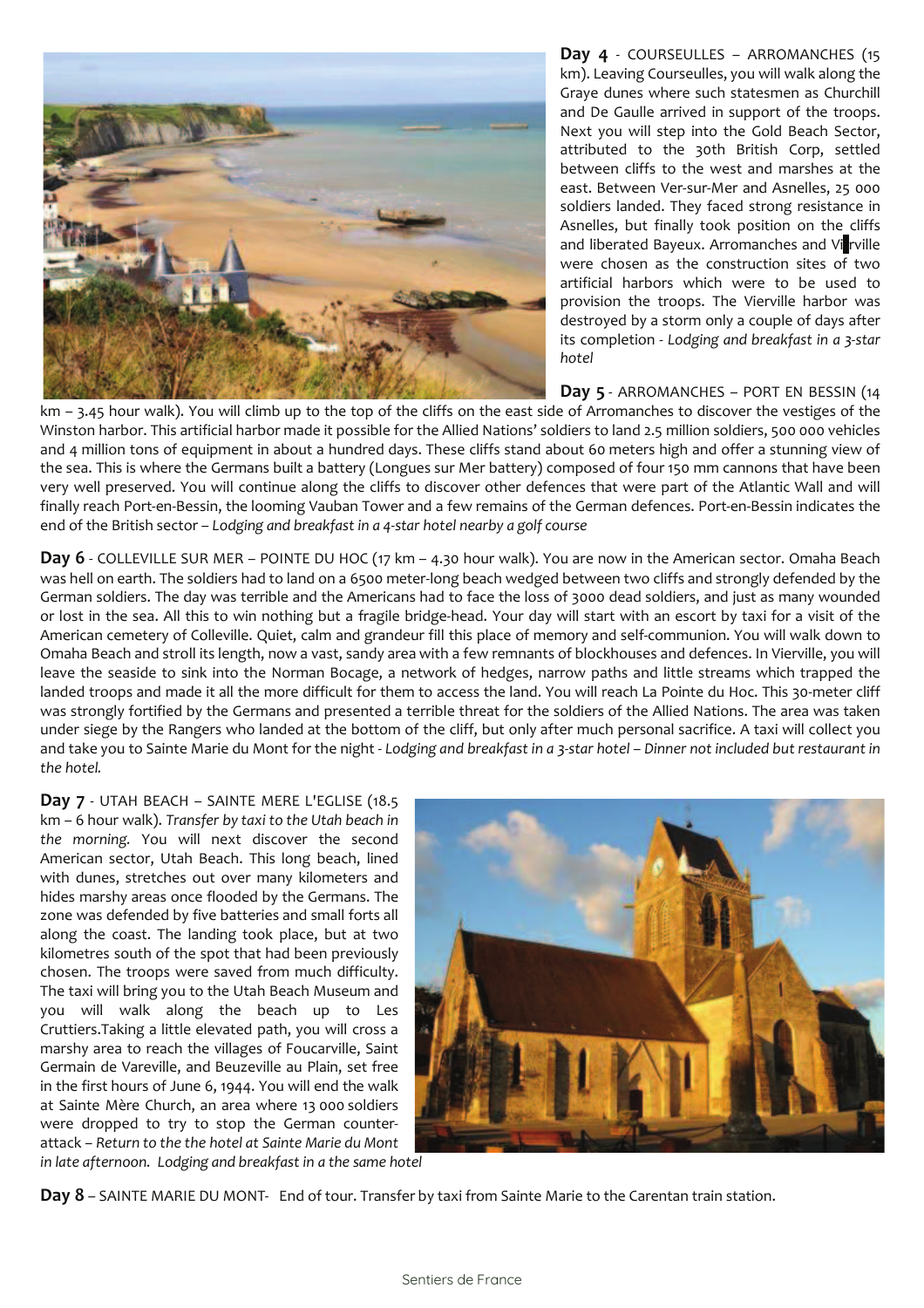### Season

From April to middle of October but be careful this area is very crowded in June and we recommend (if you can) to come outside this period. Nevertheless this area attracts a lot of tourists and you have to reserve earlier to get the best rooms.

### What's included?

- Ä 7 nightsÅ accommodations in 3 and 4-star hotels with breakfasts
- 1 gourmet dinner
- Luggage transfer between accommodations along the trail.
- Taxi transfers as written in the description of the itinerary
- Ä A set of maps (1/25 000 scale) or topoguide (with translation) with the route marked on and detailed route notes describing the trail.
- Ä A daily itinerary together with information about facilities and places of interest along the trail.
- Emergency assistance.

*Visa fees - transportation fees to and from the walk area - Insurance (strongly recommended on all trips) - Transfers except those mentioned above – Drinks – Entrance fees – Additional meals - Spending of personal nature e.g. laundry, souvenirs, phone calls, are not included*

### Getting there and away

*By rail:* Many express or direct trains between Paris and Caen. On return, trains from Carentan to Caen, connection to Paris *By road:* Caen is easily accessible by the French motorways from Paris, Rennes or North of France *Where to park*: Several pay guarded car parks in Caen

### Walk difficulty

Grade 2 - walks of 4 to 6 hours a day. Some stages could be more 20 km (13/15 miles) and rolling uplands, ascents mainly gradual than steep of up to 500 m. Reasonable level of fitness required

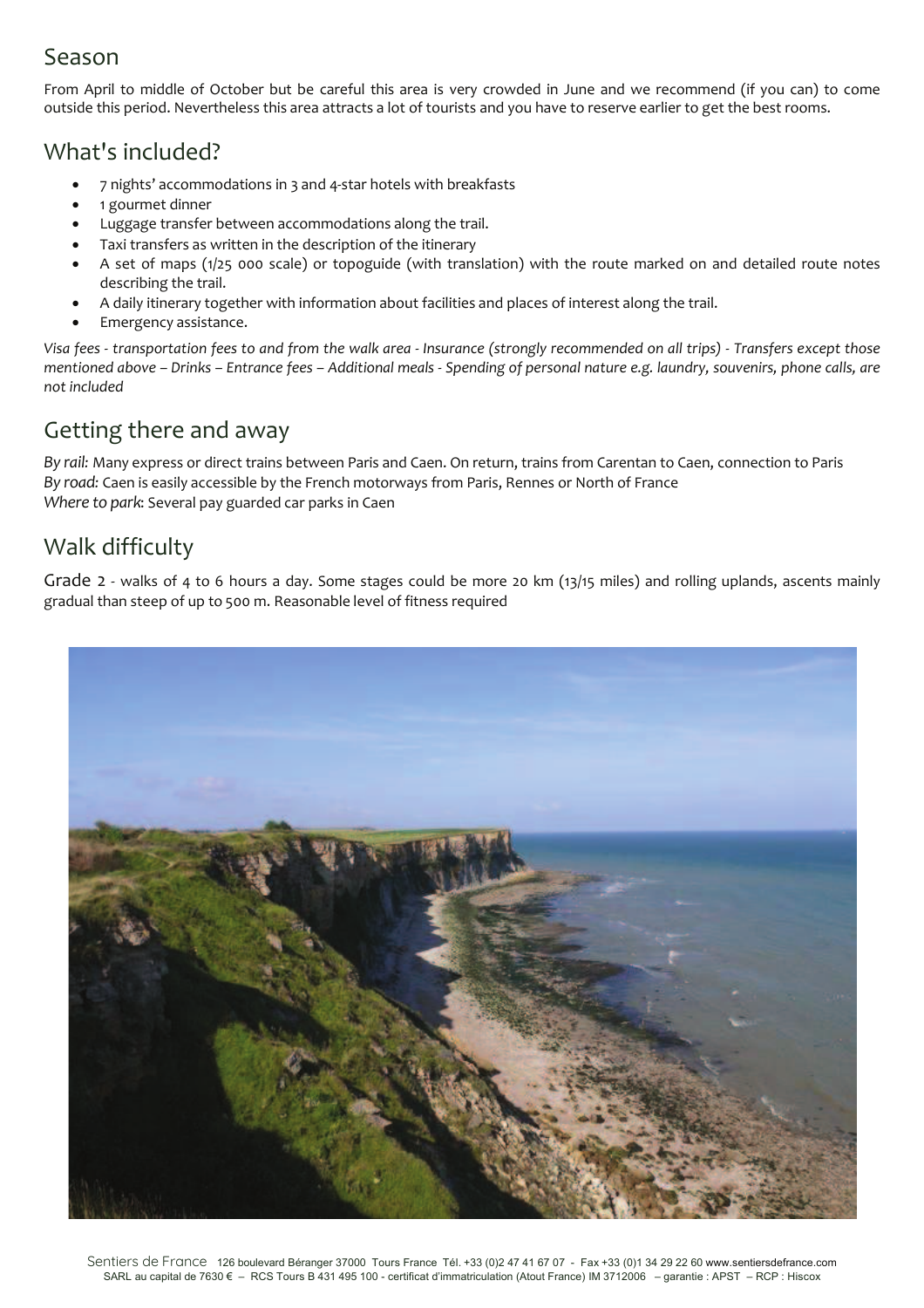

# C256-ST Beaches of the D-Day landing



June 6, 1944. Terrible day. Hell for more than 100 000 soldiers, but an offering of hope for freedom for the rest of the world.

*To better understand this long day, engraved in history forever, you are going to retrace the steps, on the very land where the battles were fought, of the men who risked and gave their lives for the world. The long sandy beaches and rocky cliffs hid numerous traps : the Atlantic Wall batteries, marshes to be flooded, and the Norman*  Bocage – meadows and farmlands crisscrossed by hedges *and trees, a tangled maze of small paths that slowed down the advancement of the allied troops. This is a hike of remembrance, but also of pleasure, as you will pass*

*through seaside resorts and charming fishing ports that lie along this coast. Caught between history and holidays, this will be a journey you will never forget!*

## **Itinerary**

**Day 1** - Arrival in CAEN, the chief town of the Basse Normandie, a city of art. On both sides of the castle built by William the Conqueror (1060) you will find the famous Abbaye aux Hommes and Abbaye aux Femmes. The city was severely damaged during the Second World War, most specifically during the Battle of Caen, which lasted two months. We strongly recommend visiting the Caen Memorial, a museum that recalls the major events of the Second World War. *Lodging and breakfast in a 2-star hotel* 

**Day 2** - MERVILLE - OUISTREHAM (17 km – 4 and a half hour walk). Escort by taxi to the Battery Museum in Merville. On the east side of the Orne River's mouth stretches an area of low grounds and marshes that were flooded by the Germans in 1944. This is the exact place where the soldiers of General Gale's 6th Airborne Division were dropped during the night between the 5th and 6th of June. Their mission was to protect this area, as well as that of Sword Beach, from the German counter-attack, to destroy Merville's Battery and to take, no damage being done, the Orne Bridge. You will discover Merville's Battery and the marshland and the rough grounds on which the parachutists and gliders landed. You will walk along the Orne River, crossing over the new Pegasus Bridge. You will have a drink at the famous Café Gondrée, the first house in France to be set free and become a headquarters. You will then continue on to Ouistreham, where you will visit the German positions and their impressive blockhouses - *Lodging and breakfast in a 2-star hotel* 

**Day 3** - OUISTREHAM – COURSEULLES SUR MER (16.5 km – 4 and a half hour walk). Sword Beach stretches out theoretically from Langrunes to Ouistreham. Understanding the risks of the defences in Ouistreham and the reefs located in front of Luc-sur-Mer and Lion-sur-Mer, the Landing took place in front of Hermanville and Colleville. You will walk along the coast of this vast, fine-sand beach and will soon reach Colleville Beach and the Breche d'Hermanville where the British troops landed. You will continue your stroll through the seaside resorts of Lion and Luc-sur-Mer and will arrive at Juno Beach, where the Canadian troops landed, having been helped by the British in Saint Aubin. The sailing conditions and the rising tide forced the troops to postpone the landing as they faced the loss of numerous soldiers. But they finally accomplished their



goal. Bernieres and Courseulles hold numerous vestiges and memorial monuments - *Dinner, lodging and breakfast in a 2-star hotel*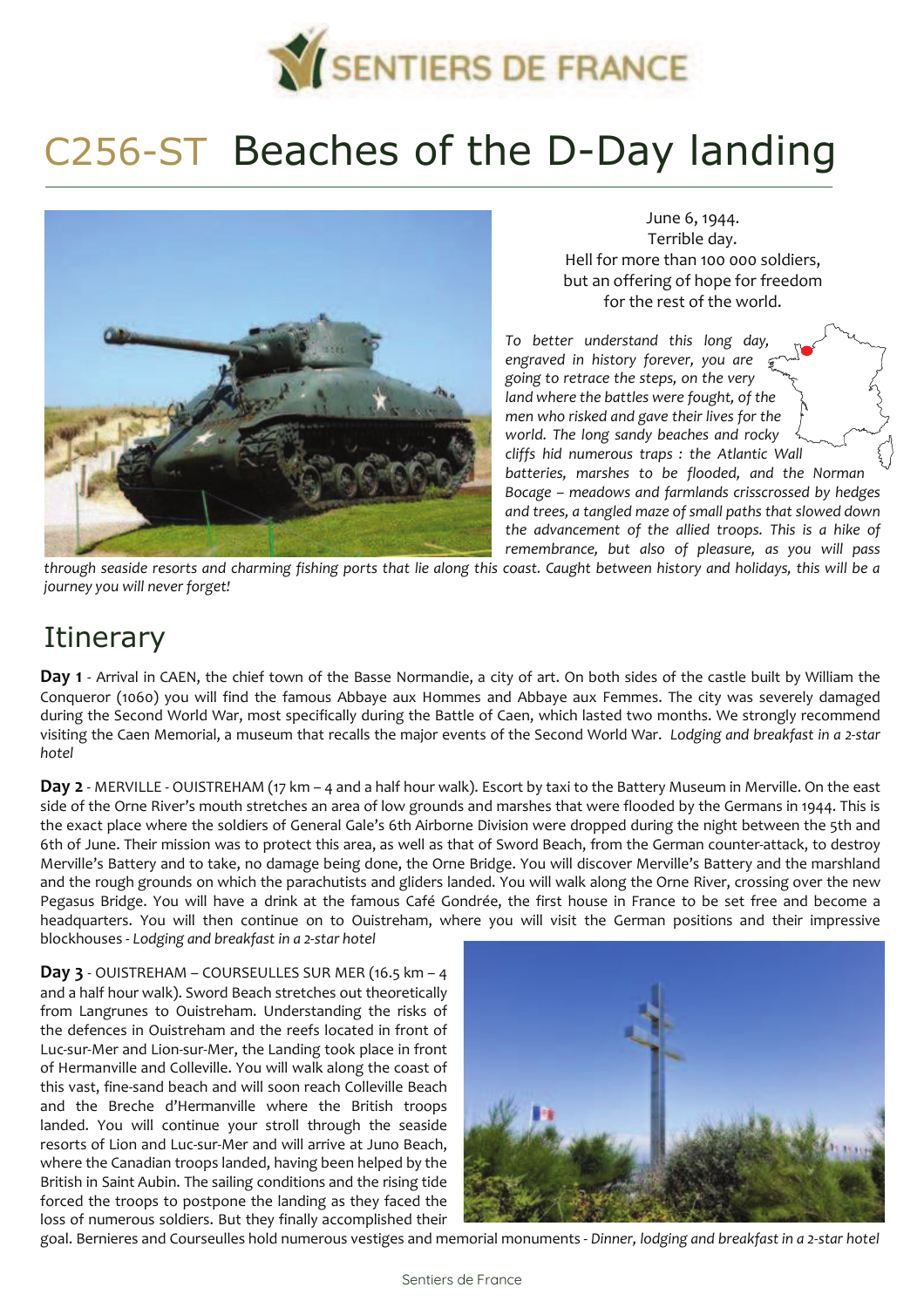

Day 4 - COURSEULLES - ARROMANCHES (15 km). Leaving Courseulles, you will walk along the Graye dunes where such statesmen as Churchill and De Gaulle arrived in support of the troops. Next you will step into the Gold Beach Sector, attributed to the 30th British Corp, settled between cliffs to the west and marshes at the east. Between Ver-sur-Mer and Asnelles, 25 000 soldiers landed. They faced strong resistance in Asnelles, but finally took position on the cliffs and liberated Bayeux. Arromanches and Vierville were chosen as the construction sites of two artificial harbors which were to be used to provision the troops. The Vierville harbor was destroyed by a storm only a couple of days after its completion - *Dinner, lodging and breakfast in a 2-star hotel* 

**Day 5** - ARROMANCHES – PORT EN BESSIN (14 km – 3.45 hour walk). You will climb up to the top of the cliffs on the east side of Arromanches to discover the vestiges of the Winston harbor. This artificial harbor made it possible for the Allied Nations' soldiers to land 2.5 million soldiers, 500 000 vehicles and 4 million tons of equipment in about a hundred days. These cliffs stand about 60 meters high and offer a stunning view of the sea. This is where the Germans built a battery (Longues sur Mer battery) composed of four 150 mm cannons that have been very well preserved. You will continue along the cliffs to discover other defences that were part of the Atlantic Wall and will finally reach Port-en-Bessin, the looming Vauban Tower and a few remains of the German defences. Port-en-Bessin indicates the end of the British sector - Dinner, lodging and *breakfast in a 2-star hotel nearby the port* 

**Day 6** - COLLEVILLE SUR MER – POINTE DU HOC (17 km – 4.30 hour walk). You are now in the American sector. Omaha Beach was hell on earth. The soldiers had to land on a 6500 meter-long beach wedged between two cliffs and strongly defended by the German soldiers. The day was terrible and the Americans had to face the loss of 3000 dead soldiers, and just as many wounded or lost in the sea. All this to win nothing but a fragile bridgehead. Your day will start with an escort by taxi for a visit of the American cemetery of Colleville. Quiet, calm and grandeur fill this place of memory and self-communion. You will walk down to Omaha Beach and stroll its length, now a vast, sandy area with a few remnants of blockhouses and defences. In Vierville, you will leave the seaside to sink into the Norman Bocage, a network of hedges, narrow paths and little streams which trapped the landed troops and made it all the more difficult for them to access the land. You will reach La Pointe du Hoc. This 30-meter cliff was strongly fortified by the Germans and presented a terrible threat for the soldiers of the Allied Nations. The area was taken under siege by the Rangers who landed at the bottom of the cliff, but only after much personal sacrifice. A taxi will collect you and bring you to Sainte Mere l'Eglise for the night - *Dinner, lodging and breakfast in a 3-star hotel in Sainte Mere l'Eglise* 

**Day 7** - UTAH BEACH – SAINTE MERE L'EGLISE (18.5 km – 6 hour walk). A taxi will collect you and bring you to the Utah Beach

museum. You will next discover the second American sector, Utah Beach. This long beach, lined with dunes, stretches out over many kilometers and hides marshy areas once flooded by the Germans. The zone was defended by five batteries and small forts all along the coast. The landing took place, but at two kilometers south of the spot that had been previously chosen. The troops were saved from much difficulty. The taxi will bring you to the Utah Beach Museum and you will walk along the beach up to Les Cruttiers.Taking a little elevated path, you will cross a marshy area to reach the villages of Foucarville, Saint Germain de Vareville, and Beuzeville au Plain, set free in the first hours of June 6, 1944. You will end the walk at Sainte Mère Church, an area where 13 000 soldiers were dropped to try to stop the German counter-attack - *Lodging and breakfast in the same hotel*

**Day 8** - SAINTE MERE L'EGLISE. End of tour. Escort by taxi from Sainte Mere l'Eglise to the Carentan train station.